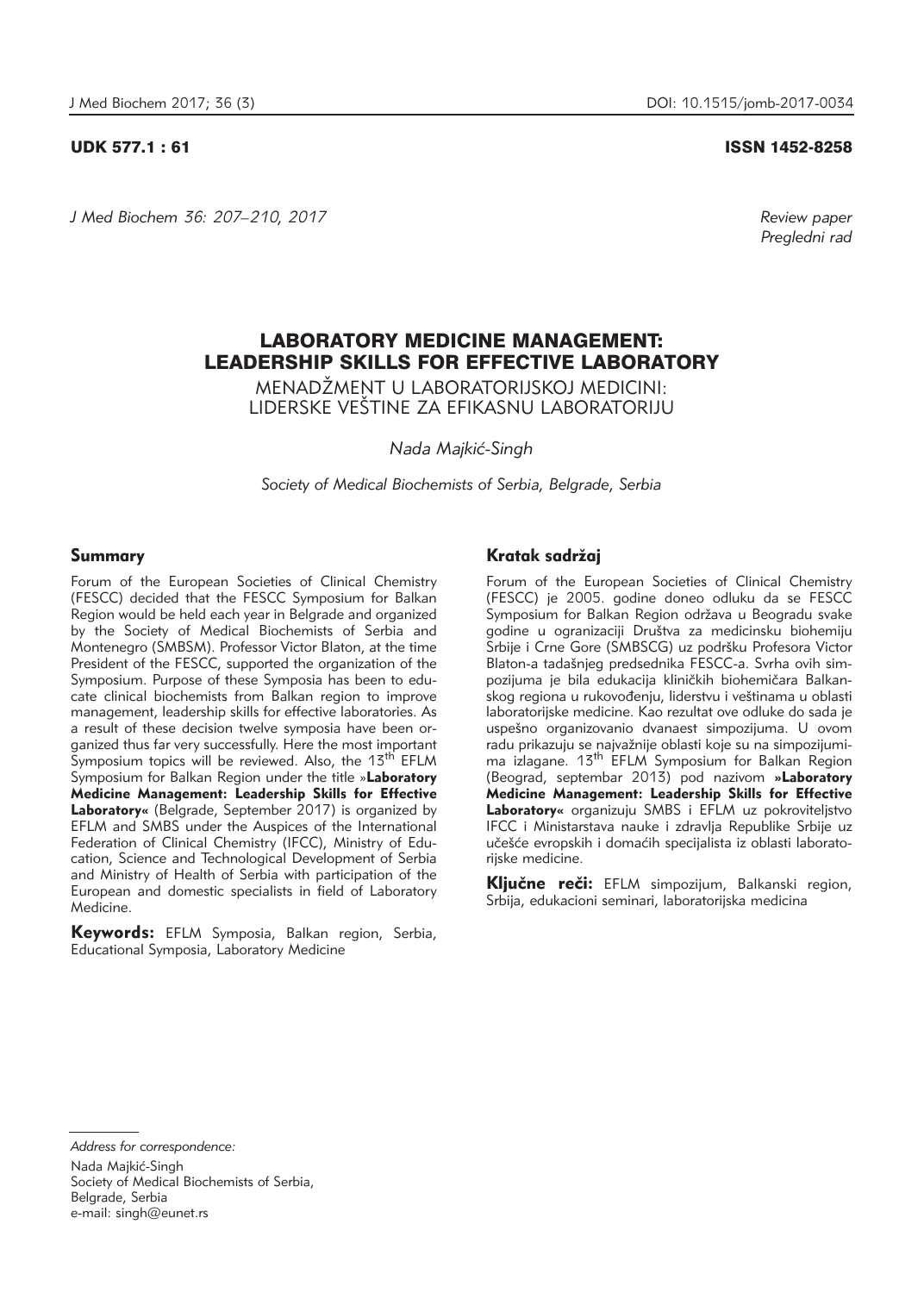# Introduction

The Society of Medical Biochemists of Serbia has the pleasure to organize the 13<sup>th</sup> EFLM Symposium for Balkan Region being held under the title **»Laboratory Medicine Management: Leader ship Skills for Effective Laboratory«** (Belgrade, September 2017). Forum of the European Societies of Clinical Chemistry (FESCC), now European Federation for Clinical Chemistry and Laboratory Medicine (EFLM) decided that the FESCC Symposium (EFLM Symposium) for Balkan Region would be held each year in Belgrade and would be organized by the Society of Medical Biochemists of Serbia and Montenegro (SMBSM), now Society of Medical Biochemists of Serbia (SMBS). Professor Victor Blaton, at the time President of the FESCC, supported the organization of the Symposium. Purpose of these Symposia has been to educate clinical biochemists from Balkan region to improve management, leadership skills for effective laboratories. As a result of these decision twelve symposia have been organized thus far very successfully. Here the most important Symposium topics will be reviewed.

The 13<sup>th</sup> EFLM Symposium for Balkan Region is organized under the Auspices of the International Federation of Clinical Chemistry (IFCC), Ministry of Education, Science and Technological Development of Serbia and Ministry of Health of Serbia.

#### The review of previous Symposia

The first FESCC Symposium for Balkan Region entitled **»Education, Management and Standards in Laboratory Medicine«** was held in Belgrade between 10 and 12 June 2005, on the occasion of the 50th anniversary of the SMBSM. The symposium was coordinated by N. Majkić-Singh and V. Blaton. At the symposium, lectures were given by W. Huisman on accreditation, D. Burnett on ISO standard 15189:2003, M. Plebani on the external quality control program and L. Siekmann on establishing reference laboratories in laboratory medicine. The 2nd FESCC Symposium for Balkan Region entitled **»New Diagnostic Tools and Quality in Laboratory Medicine«** was held in Novi Sad on 17 and 18 October 2008. Within a section of the Symposium entitled »Application of Quality Indicators in a Medical Laboratory«, the following lectures were presented: »The quality of the sample and its impact on clinical decisions« (O. Sonntag) and »ISO 15189 and inter-laboratory comparison programs« (J. Hejsek). The 3rd FESCC Symposium for Balkan Region entitled **»Theory and Application of Evidence-Based Laboratory Medicine«** was held in Belgrade from 20 to 22 September 2007. At the symposium, oral presentations were given by: R. Horvat, V. Blaton, N. Majkić-Singh, D. Rogić, S. Sandberg, D. Aslan, J. Watine, and W. Oosterhuis. The following topics were discussed:

application of Evidence-Based Laboratory Medicine (EBLM), asking the right question, literature search, application of statistics in the estimation of diagnostic tests, such as systematic review articles, how to organize the development of guidelines and the difference between diagnostic and therapeutic guidelines. Experiences were shared in the field of EBLM in the Balkan region.

The 4<sup>th</sup> EFCC Symposium for Balkan Region entitled **»Impact of the Pre-analytical Phase on the Quality of the Laboratory Results«** was held in Belgrade from 19 to 20 June 2008. Lectures were given on the influence of pre-analytical factors on sample quality (S. Green), pre-analytical errors (P. Bonini), safety standards at sample collection (C. Mattiuzzi), pre-analytical phase in hematology (G. Banfi), errors in the pre-analytical phase (G. Lippi), quality of diagnostic sample and recommendations (W. Guder), stability of biological samples (GL Salvagno) and application of Lean and Six Sigma in the pre-analytical phase (A. Stanković).

Between 4 and 9 October 2010, the 17<sup>th</sup> Congress of Medical Biochemistry and Laboratory Medicine was held in Belgrade, during which the 6<sup>th</sup> EFCC Symposium for Balkan Region was organized on 7 October under the title **»Implementing Laboratory Automation, Quality and Efficiency«**. At the opening ceremony, Professor Victor Blaton was awarded an "Honorary Diploma" by the Society of Medical Biochemists of Serbia, as the highest form of recognition awarded for contribution to the development of clinical chemistry and laboratory medicine in Serbia and the Balkan Peninsula, but also on a wider scale of the professional community. The 55<sup>th</sup> anniversary of the Society of Medical Biochemists of Serbia was also marked on this occasion and the Society's President, professor Nada Majkić-Singh, spoke about the activities, achievements, goals, organization and historical development of the SMBS. During the 6th EFCC Symposium for Balkan Region, foreign and local experts presented the significance and application of automation and laboratory consolidation with the aim of applying »Lean and Six Sigma« philosophy to achieve efficiency in laboratories. Experts from Italy, Germany, Switzerland, Austria and Belgium shared their experiences with local experts. The following lectures were included: »Implementing Laboratory Automation, Quality and Efficiency« (S. Igniatović and N. Majkić-Singh), »Medical Errors: Preanalytical Issue in Patient Safety« (Mario Plebani) (1, 2), »Pre-analytical Workstation as a Tool for Reducing Laboratory Errors« (Giorgio Da Rin), »Progressive Automation – the Solution of Choice for Improving Lab Efficiency« (Jan-Michel Valid), »Centralization, Consolidation and Automation in a Local Hospital Network« (Gerd Hafner), »Concepts for Lean Laboratory Organization« (Gabriele Halwachs Baumann), »Automation, Lean, Six Sigma – Synergy in Tactics to Improve Lab Efficiency« (Davide Villa), »Concepts for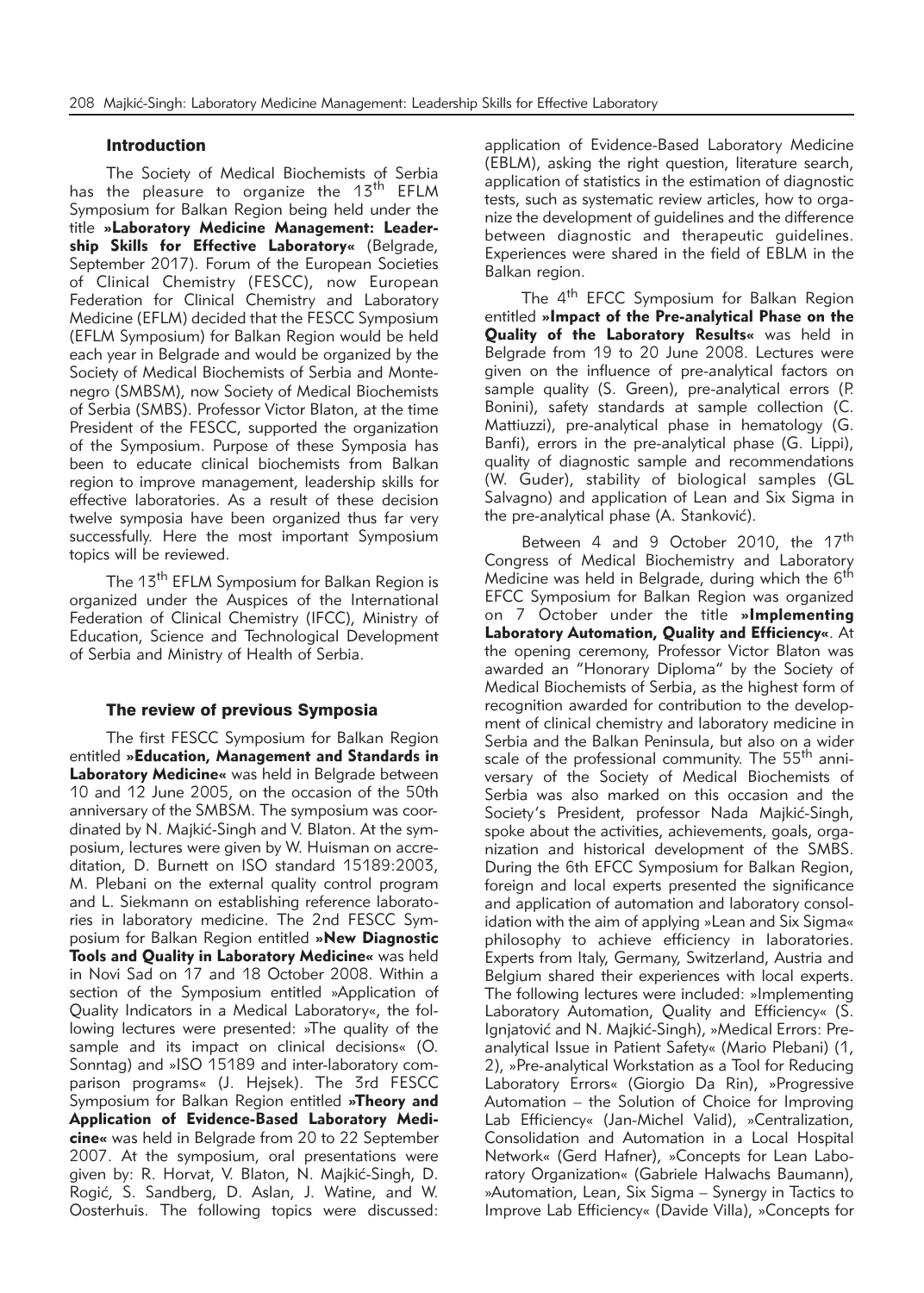an In vitro Diagnostic Organization: Consulting Services to Develop Customized Economical and High Quality In Vitro Diagnostic Solutions« (Gerhard Wirl) and »Lean and Six Sigma Sample Analysis Process in a Microbiology Laboratory« (Vojislav Stoiljković). At a round-table discussion, conclusions and recommendations were presented and adopted in the field of laboratory medicine, with the goal of improving work efficiency and providing benefits to patients. The lectures were published in the Journal of Medical Biochemistry 2010; 29: 231–492 (http://www.de gruyter.com/view/j/jomb; www. dmbj.org.rs/jmb).

It is worth to mention that a few other Symposia have been devoted to specific laboratory medicine topics as follows:

**»Proteins: from electrophoresis to proteo mics**« (5<sup>th</sup> Symposium was held in Belgrade on 8 and 9 October 2009); Journal of Medical Biochemistry 2009; 28: 221–326 (http://www.degruyter.com/ view/j/ jomb; www.dmbj.org.rs/jmb); the symposium was dedicated to the 70<sup>th</sup> anniversary of the Faculty of Pharmacy of the University of Belgrade.

**»Biomarkers: From Standardization to Per formance«;** 7<sup>th</sup> EFLM Symposium, 2011;

**»Vitamin D Deficiency: A new challenge for laboratory medicine**« Journal of Medical Biochemistry 2012; 31: 263–448 (http://www.degruyter. com/view/j/jomb; www.dmbj.org.rs/jmb) (3);

**»Integrative Algorithms in Patient Focused** Laboratory Medicine«, Journal of Medical Biochemistry 2014; 33:1 (1–134) (http://www.degruyter. com/view/j/jomb; www.dmbj.org. rs/jmb) (4);

**»Paediatric Laboratory Medicine: Some Aspects of Obesity, Metabolic Syndrome, Neonatal Screening, Reference Intervals«** (Journal of Medical Biochemistry 2015; 34:1(1–150) (http://www. de gruyter.com/view/j/jomb; www.dmbj.org. rs/jmb) (5).

The 11<sup>th</sup> EFLM Symposium for Balkan Region was held in Belgrade on 14 May 2015, together with the celebration of the  $60<sup>th</sup>$  anniversary of the Society of Medical Biochemists of Serbia, under the title **»Laboratory Medicine Specialist Focuses on the Patients Well-being«**. Similar to the First FESCC Symposium for Balkan Region, entitled »Education, Management and Standards in Laboratory Medicine«, held from 10 to 12 June 2005 on the occasion of the 50<sup>th</sup> anniversary of the SMBSM in Belgrade, the Eleventh Symposium, regarding its content, was a sequel that included discussions on the need for upto-date experiences and skills in the laboratory work of laboratory medicine specialists to allow them to provide proper patient care. The symposium was chaired by Nada Majkić-Singh, Simone Zérah and Elizabeta Topić. The following topics were discussed: Introduction: European laboratory medicine specialist (Nada Majkić-Singh); Verification of *in vitro* medical

diagnostics (IVD) metrological traceability: Role and responsibilities of Laboratory Medicine specialists (Mauro Panteghini) (6, 7); Implementation, and the transposition of the Directive and the Register (Simone Zérah; Jean-Philippe Brochet; Towards common training frameworks for specialists in laboratory medicine (Wieringa Gilbert); Training of specialists in laboratory medicine in Serbia (Nada Majkić-Singh, Svetlana Ignjatović); Common Values in the Liberal Professions in Europe (Ian D Watson); Laboratory Medicine in the EU (Wytze Oosterhuis); The implementation of continuous professional development (Elizabeta Topić); Present situation of accreditation in Europe (Willem Huisman); Pre-analytical phase quality management – how and why? (Ana-Maria  $\text{Simun}$ dić); Post-analytical phase quality management – new achievements (Mario Plebani); Application of the key processes quality indicator in Serbian medical laboratories (Zorica Šumarac). At a round-table discussion, students studying to obtain the professional title of a Magister of Pharmacy – Medical Biochemist discussed the position and achievements of laboratory experts in Europe and world-wide.

12<sup>th</sup> EFLM Symposium for Balkan Region was held in Belgrade on 26 May 2016, under the title **»Harmonization of total process: Influence of the extra-laboratory phases«.** The following lectures were included: Extra-analytical phases quality management – new achievements (Mario Plebani); Rational Use of Laboratory Tests: Harmonisation Case Study 2013–2015); Harmonization of pre-analytical phase–where are we now? (Zorica Šumarac); External quality assessment for the pre-analytical phase (Ana Maria Šimundić); Quality Indicators – Experience of IFCC WG »Laboratory Errors and Patient Safety« on Project "Model of Quality Indicator" (Laura Sciacovelli ); Application of biological variation (Marijana Dajak), Drug interferences with clinical laboratory test (Tatjana Cvetković); Systematic automated sample interferents testing – a step toward improvement of extra-analytical phase (Vera Lukić); Improving the impact of laboratory test results – are we brave enough (Dunja Rogić); Management of critical values in laboratory medicine – a tool for improvement clinicians decision (Eva Ajzner).

# Laboratory Medicine Management: Leadership Skills for Effective Laboratory

A **medical laboratory** or **clinical laboratory** is a laboratory where tests are usually done on clinical specimens in order to obtain information about the health of a patient as pertaining to the diagnosis, treatment, and prevention of disease.

Laboratory medicine is generally divided into two sections, each of which being subdivided into multiple units. These two sections are: